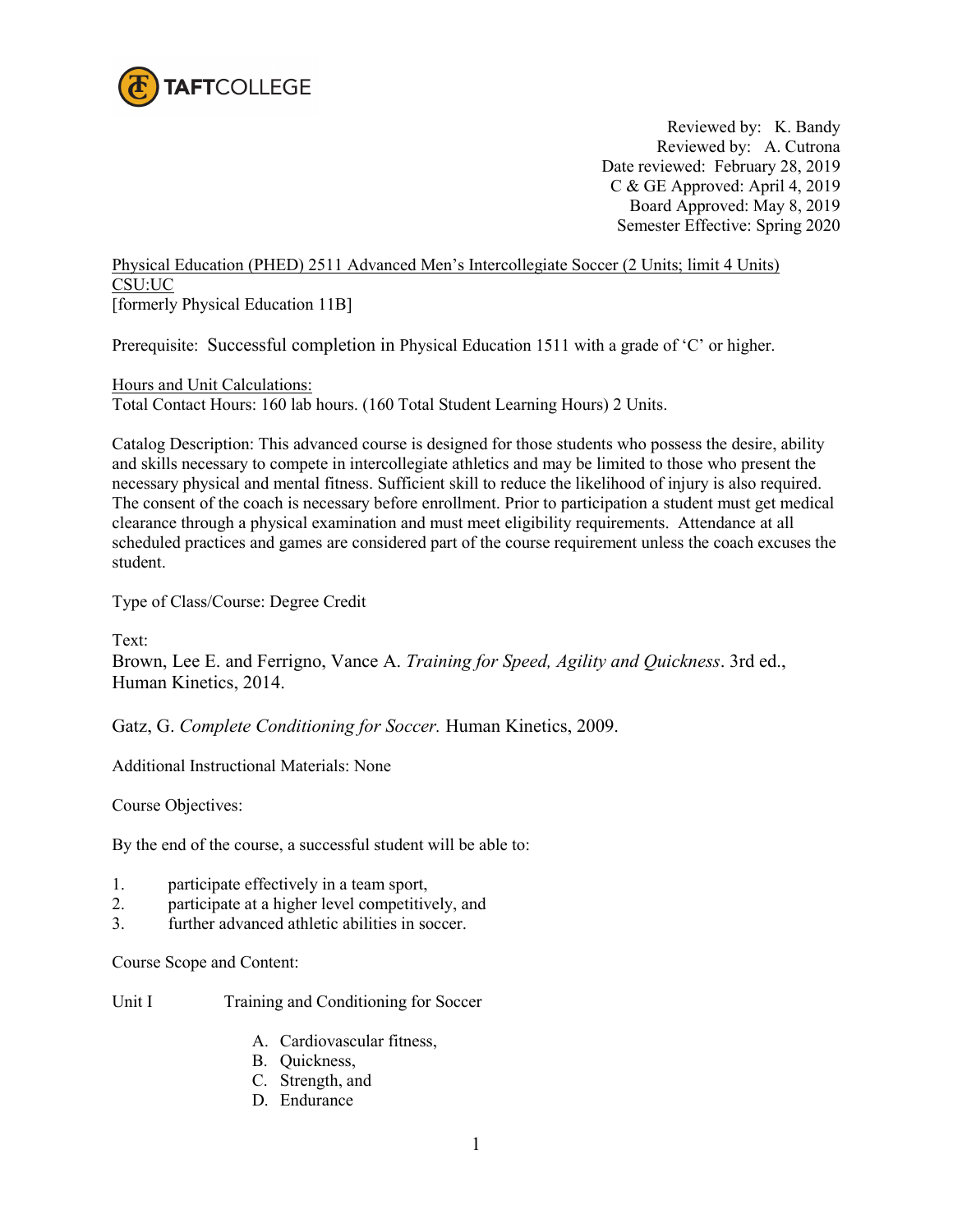

Unit II Advanced Skills Performed in Soccer

- A. Trapping,
- B. Passing,
- C. Dribbling,
- D. Movement,
- E. Formations,
- F. Shooting,
- G. Stance, and
- H. Pressure

Unit III Rules

- A. Offense,
- B. Defense,
- C. Transition, and
- D. Sportsmanship and ethics

Unit IV Team Strategy

- A. Patterns of play,
- B. Positional attack,
- C. Team attack, and
- D. Application of strategy

Learning Activities Required Outside of Class:

The students in this class will spend a minimum of 1 hour per week outside of the regular class time doing the following:

- 1. Skill practice
- 2. Working on individual skills,
- 3. Studying multimedia presentations, and
- 4. Reading of the textbook.

Methods of Instruction:

- 1. Practice of basic skills and techniques
- 2. Basic training programs
- 3. Practice games
- 4. Intercollegiate competition
- 5. Oral instruction, and
- 6. Multimedia

## Methods of Evaluation:

- 1. Skill demonstrations, including:
	- a. Performance exams
	- b. Rules of the game
	- c. Soccer terminology